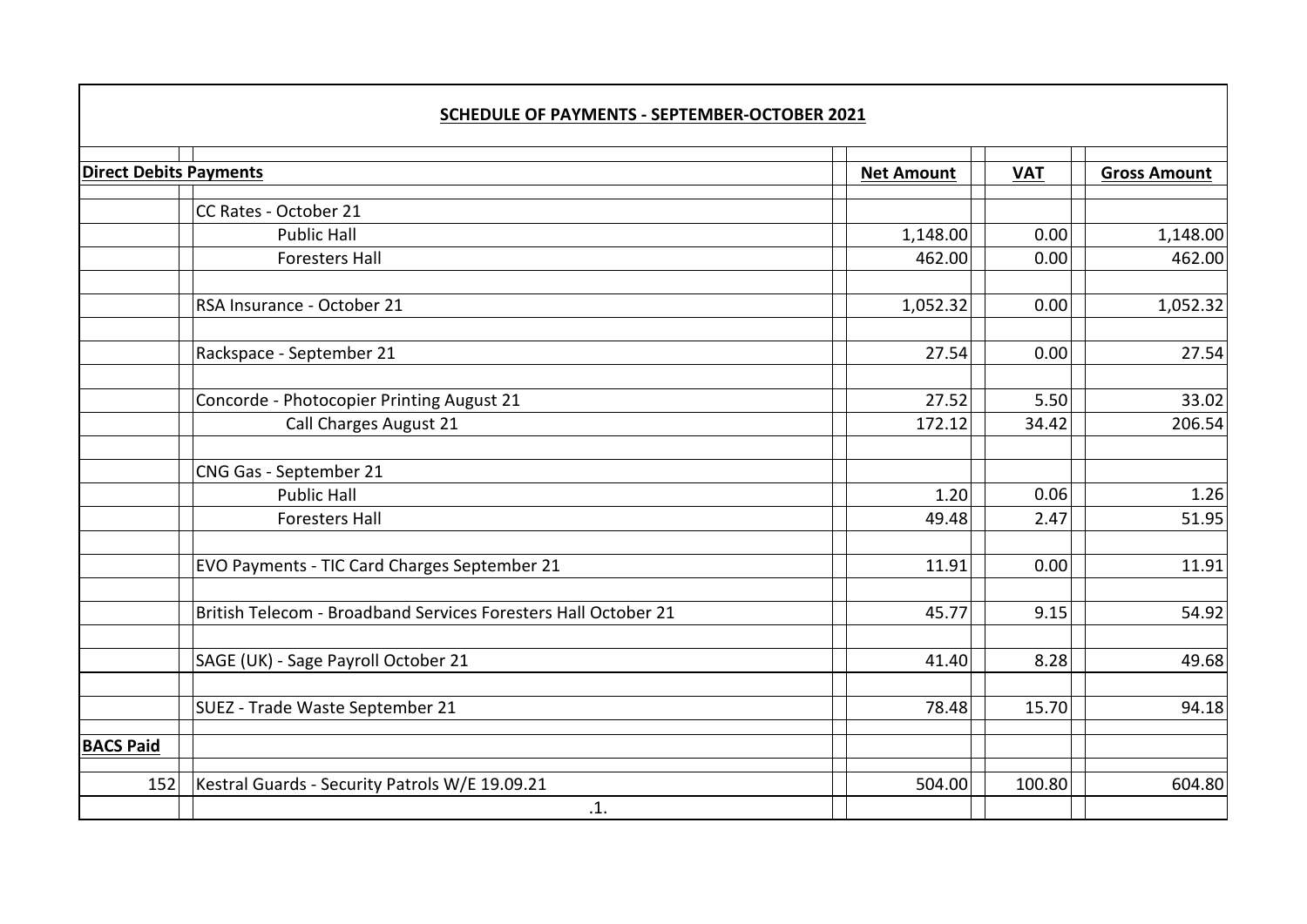| 153  | J Cotter Scaffolding - Public Hall Scaffolding                   | 640.00    | 128.00   | 768.00    |
|------|------------------------------------------------------------------|-----------|----------|-----------|
|      |                                                                  |           |          |           |
| 154  | EDF - Foresters Hall 05.08.21 to 17.09.21                        | 142.89    | 7.14     | 150.03    |
| 154A | Guildhall 05.08.21 to 17.09.21                                   | 204.94    | 10.25    | 215.19    |
| 154B | Dean Street Toilets 05.08.21 to 02.09.21                         | 12.24     | 0.61     | 12.85     |
| 154C | Sungirt Toilets 05.08.21 to 17.09.21                             | 20.20     | 1.01     | 21.21     |
| 154D | Tree Lights 05.08.21 to 20.09.21                                 | 6.72      | 0.34     | 7.06      |
|      |                                                                  |           |          |           |
| 155  | DWN Ltd - TIC Maps Shop Stock                                    | 133.50    | 0.00     | 133.50    |
|      |                                                                  |           |          |           |
| 156  | S Marsden - TIC Shop Stock                                       | 22.40     | 0.00     | 22.40     |
|      |                                                                  |           |          |           |
| 157  | G Pick & Son - Public Hall Gutter Cleaning                       | 120.00    | 0.00     | 120.00    |
| 157A | <b>Public Hall window Cleaning</b>                               | 40.00     | 0.00     | 40.00     |
|      |                                                                  |           |          |           |
| 158  | Briggs Fire Ltd - Public Hall Fire Alarm Service                 | 139.14    | 27.83    | 166.97    |
| 158A | Foresters Hall Emergency Lights Inspection                       | 95.23     | 19.05    | 114.28    |
| 158B | <b>Guildhall Alarm Call Out</b>                                  | 103.00    | 20.60    | 123.60    |
|      |                                                                  |           |          |           |
| 159  | UK Safety Management - Public Hall PAT Testing                   | 120.00    | 24.00    | 144.00    |
| 159A | <b>Foresters Hall PAT Testing</b>                                | 177.00    | 35.40    | 212.40    |
|      |                                                                  |           |          |           |
| 160  | BTE Services - Public Hall Sanitary Units Service 2021-2022      | 538.21    | 107.64   | 645.85    |
| 160A | Foresters Hall Sanitary Units Seervice 2021-2022                 | 67.30     | 13.46    | 80.76     |
|      |                                                                  |           |          |           |
| 161  | Liskeard Signs - 2 x Allotment Cups Engraving & Public Hall Sign | 25.00     | 0.00     | 25.00     |
|      |                                                                  |           |          |           |
| 162  | WBM Groundworks - Eastern Avenue Footpath Construction           | 19,137.82 | 3,827.56 | 22,965.38 |
|      |                                                                  |           |          |           |
| 163  | M Perry - Eastern Avenue Footpath Administration                 | 1,800.00  | 360.00   | 2,160.00  |
|      | .2.                                                              |           |          |           |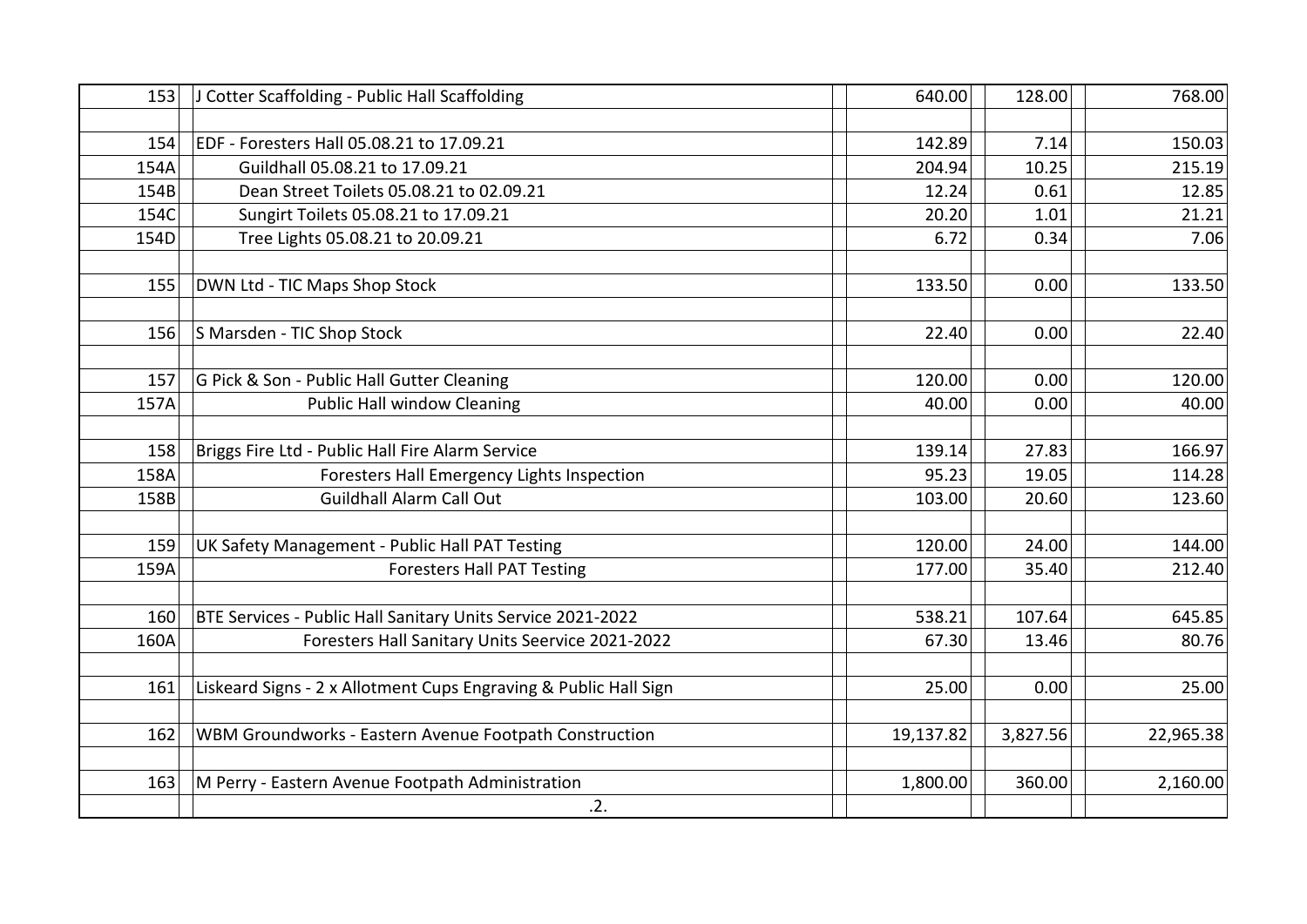| 164 | ADT Fire - Public Hall Line Charge 2021-2022                         | 166.00   | 33.20  | 199.20   |
|-----|----------------------------------------------------------------------|----------|--------|----------|
|     |                                                                      |          |        |          |
| 165 | Sutton Contracts - Westbourne Toilets Water Leak Repairs             | 48.00    | 0.00   | 48.00    |
|     |                                                                      |          |        |          |
| 166 | Miscellanious Facilities Expenses                                    | 23.23    | 3.46   | 26.69    |
|     |                                                                      |          |        |          |
| 167 | Kestral Guards - Security Patrols W/E 26.09.21                       | 504.00   | 100.80 | 604.80   |
| 168 | Evacusafe - Evacu Chair Training                                     | 975.00   | 195.00 | 1,170.00 |
|     |                                                                      |          |        |          |
| 169 | Event Services - Full Council Audio & Recording Engineer & Equipment | 300.00   | 60.00  | 360.00   |
|     |                                                                      |          |        |          |
| 170 | SLCC - SLCC Membership 2021-2022                                     | 289.00   | 0.00   | 289.00   |
|     |                                                                      |          |        |          |
| 171 | CALC - 2 X Councillors Chairmanship Training                         | 40.00    | 8.00   | 48.00    |
|     |                                                                      |          |        |          |
| 172 | Staff Expenses                                                       | 30.00    | 0.00   | 30.00    |
|     |                                                                      |          |        |          |
| 173 | H M Revenue & Customs - Month 6                                      | 3,428.48 | 0.00   | 3,428.48 |
| 174 | Cornwall Council - Superannuation Month 6                            | 4,706.33 | 0.00   | 4,706.33 |
|     |                                                                      |          |        |          |
| 175 | Museum Volunteer Expenses                                            | 167.20   | 0.00   | 167.20   |
|     |                                                                      |          |        |          |
| 176 | Voice Group - Web Hosting & Support                                  | 202.00   | 40.40  | 242.40   |
|     |                                                                      |          |        |          |
| 177 | Cornwall Council - 60 x Seagull Sacks                                | 180.00   | 0.00   | 180.00   |
|     |                                                                      |          |        |          |
| 178 | House of Marbles - TIC Shop Stock                                    | 422.00   | 84.40  | 506.40   |
|     |                                                                      |          |        |          |
|     | .3.                                                                  |          |        |          |